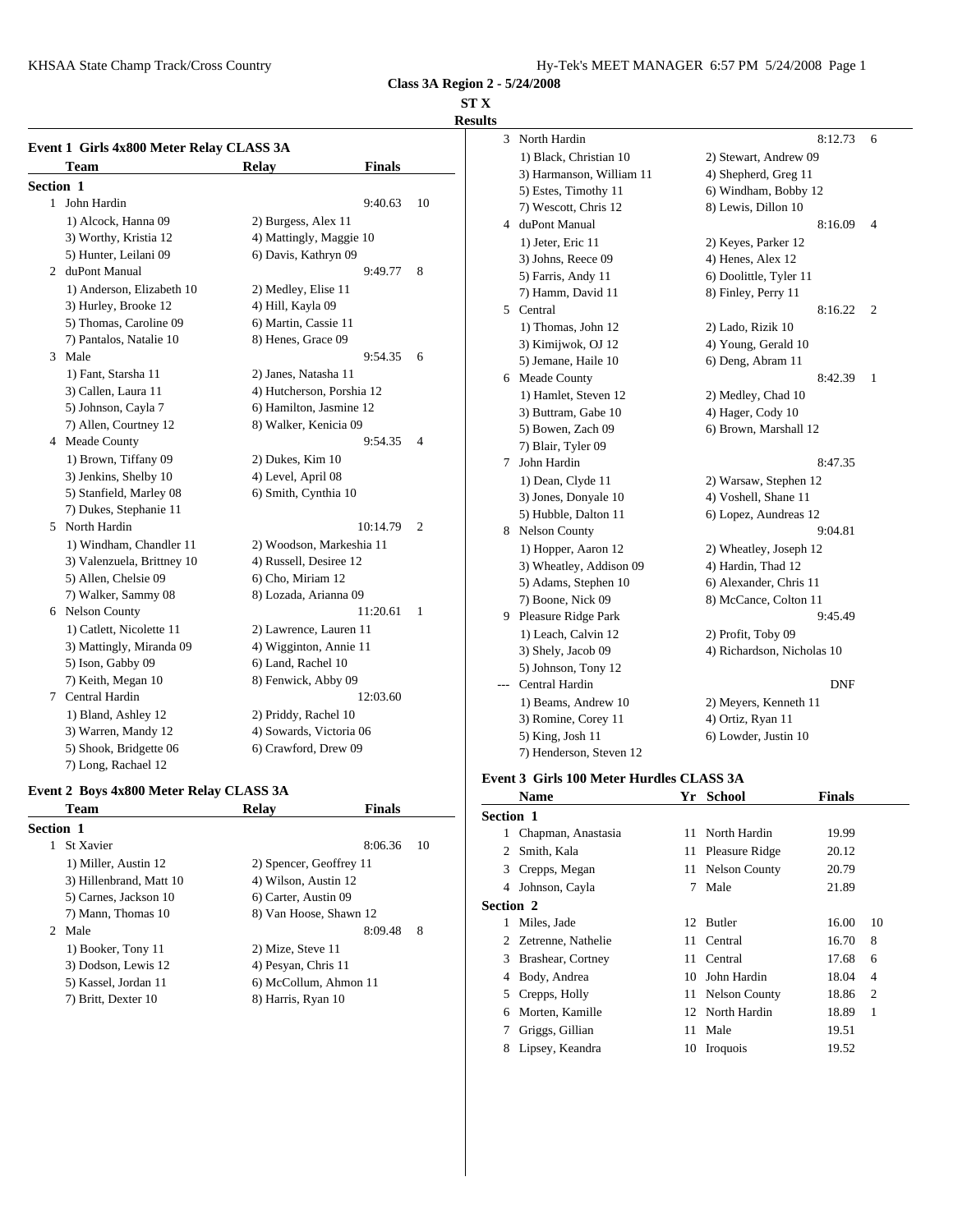### **ST X**

**Results**

|                  | Event 4 Boys 110 Meter Hurdles CLASS 3A |    |                      |               |                | Section 2               |
|------------------|-----------------------------------------|----|----------------------|---------------|----------------|-------------------------|
|                  | <b>Name</b>                             |    | Yr School            | <b>Finals</b> |                | Stanle<br>1             |
| <b>Section 1</b> |                                         |    |                      |               |                | Jones<br>2<br>Niem<br>3 |
|                  | Kirksey, John                           | 12 | North Hardin         | 16.86         | $\overline{c}$ | Hugh<br>4               |
| 2                | Offutt, Montez                          | 10 | Butler               | 16.96         |                | Persle<br>5             |
| 3                | McKeller, David                         | 10 | North Hardin         | 18.05         |                | Moor<br>6               |
| 4                | Martinez, Angel                         | 12 | <b>Nelson County</b> | 18.26         |                | Stanfo                  |
| 5                | Henderson, Steven                       | 12 | Central Hardin       | 20.13         |                | <b>Section 3</b>        |
| 6                | Salyers, Beau                           | 11 | Central Hardin       | 20.48         |                | Green                   |
| <b>Section 2</b> |                                         |    |                      |               |                | 2                       |
|                  | Bagley, Brandon                         | 10 | John Hardin          | 15.01         | 10             | Graha<br>Simm<br>2      |
| 2                | Bolden, Diaz                            | 10 | Central              | 15.93         | 8              | Maso<br>4               |
| 3                | Yates, Byron                            | 12 | Butler               | 16.04         | 6              | 5                       |
| 4                | Story, Kieran                           | 10 | Male                 | 16.65         | $\overline{4}$ | Bell, l<br>Willia       |
| 5                | Kolb, Ben                               | 10 | St. Xavier           | 16.94         | $\overline{1}$ | 6<br>7                  |
| 6                | Calloway, Antonio                       | 11 | Pleasure Ridge       | 16.95         |                | McCo                    |
| 7                | Brown, Stewart                          | 10 | Male                 | 17.11         |                | 8<br>Bartle             |
| 8                | McClendon, Matt                         | 12 | St. Xavier           | 18.13         |                | Event 7 Gi              |

# **Event 5 Girls 100 Meter Dash CLASS 3A**

|           | <b>Name</b>          |    | Yr School            | <b>Finals</b> |                | эесион 1     |                             |
|-----------|----------------------|----|----------------------|---------------|----------------|--------------|-----------------------------|
| Section 1 |                      |    |                      |               |                | $\mathbf{1}$ | <b>Butler</b><br>1) Berkley |
| 1         | Shook, Bridgette     |    | 06 Central Hardin    | 15.03         |                |              | $3)$ Cox, Sh                |
| 2         | Girton, Cheryl       | 10 | Iroquois             | 15.27         |                |              | 5) Brown,                   |
|           | 3 Ison, Gabby        | 09 | <b>Nelson County</b> | 15.29         |                |              | 7) Miles, J                 |
| Section 2 |                      |    |                      |               |                |              | 2 Pleasure R                |
| 1         | Cummins, Sophie      | 10 | duPont Manual        | 13.50         | -1             |              | 1) Graham                   |
|           | 2 Lawson, Queen      | 10 | North Hardin         | 13.84         |                |              | 3) Smith, J                 |
| 3         | Jernigan, Chantler   | 09 | John Hardin          | 14.10         |                |              | 5) Vogt, A                  |
| 4         | Chaney, Mallory      | 09 | Central Hardin       | 14.17         |                |              | 7) Clayton                  |
| 5         | Hunter, Leilani      | 09 | John Hardin          | 14.28         |                | 3            | Central                     |
| 6         | Zimmer, Morgan       | 09 | duPont Manual        | 14.33         |                |              | 1) Zetrenn                  |
|           | --- Harris, Stevesha | 11 | Valley               | DQ            |                |              | 3) Richmo                   |
| Section 3 |                      |    |                      |               |                |              | 5) Wicklift                 |
|           | Brown, Chelsea       | 11 | <b>Butler</b>        | 12.53         | 10             |              | 7) Bland, V                 |
| 2         | Rogers, Tiffany      | 11 | Butler               | 12.82         | 8              |              | 4 Male                      |
| 3         | Jones, Ashley        | 11 | Male                 | 13.27         | 6              |              | 1) Bishop,                  |
| 4         | Bishop, Nayia        | 10 | Male                 | 13.44         | $\overline{4}$ |              | 3) Fant, St                 |
| 5         | Meredith, Tamika     | 11 | Central              | 13.47         | 2              |              | 5) Hutcher                  |
| 6         | Rivers, Deshaela     | 10 | Central              | 13.57         |                |              | 7) Nelson,                  |
| 7         | Horne, Janaiqua      | 09 | North Hardin         | 13.65         |                |              | 5 North Hard                |
| 8         | Gibson, Kim          | 09 | <b>Nelson County</b> | 14.82         |                |              | 1) Lawson                   |
|           |                      |    |                      |               |                |              | 3) Mason                    |

# **Event 6 Boys 100 Meter Dash CLASS 3A**

|                  | <b>Name</b>          |     | Yr School          | <b>Finals</b> | 7) Carter, 1           |
|------------------|----------------------|-----|--------------------|---------------|------------------------|
| <b>Section 1</b> |                      |     |                    |               | 6 duPont Ma            |
|                  | Martin, Jujuan       | 11  | John Hardin        | 12.00         | 1) Thomas              |
|                  | 2 Johnson, Demetrius |     | 10 Doss            | 12.14         | 3) Zimmer              |
|                  | 3 Hopson, Tyran      |     | 08 Central Hardin  | 12.41         | 5) Nwachu<br>7) Karmus |
|                  | 4 Kendall, Derek     |     | 10 Bullitt Central | 12.79         |                        |
|                  | 5 Fields, Antawin    |     | 10 Iroquois        | 12.87         |                        |
|                  | 6 Raley, Antonio     | 09. | Nelson County      | 13.32         |                        |
|                  | Wong, James          | 10  | Pleasure Ridge     | 13.87         |                        |
|                  | --- Sullivan, Justin | 11  | duPont Manual      | DO            |                        |

| Section 2        |                    |    |                  |       |                |
|------------------|--------------------|----|------------------|-------|----------------|
|                  | Stanley, Grover    |    | 12 Butler        | 11.83 |                |
| 2                | Jones, Austin      | 10 | St. Xavier       | 11.94 |                |
| 3                | Niemann, Marcus    | 12 | duPont Manual    | 12.01 |                |
| 4                | Hughes, Andrew     | 12 | Central Hardin   | 12.04 |                |
| 5                | Persley, Jacquan   | 11 | <b>Doss</b>      | 12.10 |                |
| 6                | Moore, Sherrod     | 11 | John Hardin      | 12.12 |                |
| 7                | Stanford, Jamar    |    | 11 Iroquois      | 12.59 |                |
| <b>Section 3</b> |                    |    |                  |       |                |
|                  | Green, Justin      |    | 11 Male          | 11.00 | 10             |
| 2                | Graham, Robbie     |    | 10 Male          | 11.41 | 7              |
| 2                | Simmons, Will      |    | 12 St. Xavier    | 11.41 | 7              |
| 4                | Mason, Ricky       |    | 12 Butler        | 11.42 | $\overline{4}$ |
| 5                | Bell, Montez       | 12 | Central          | 11.44 | $\overline{2}$ |
| 6                | Williams, Brandon  |    | 12 North Hardin  | 11.71 | 1              |
| 7                | McCormick, Anthony | 10 | North Hardin     | 11.90 |                |
| 8                | Bartley, Tony      |    | 12 Nelson County | 12.33 |                |
|                  |                    |    |                  |       |                |

# **Event 7 Girls 4x200 Meter Relay CLASS 3A**

|                  | Team                      | Relay                    | <b>Finals</b> |                |
|------------------|---------------------------|--------------------------|---------------|----------------|
| <b>Section 1</b> |                           |                          |               |                |
|                  | 1 Butler                  |                          | 1:46.49       | 10             |
|                  | 1) Berkley, Karma 12      | 2) Corey, Moriah 10      |               |                |
|                  | 3) Cox, Shanika 11        | 4) Rogers, Tiffany 11    |               |                |
|                  | 5) Brown, Chelsea 11      | 6) Webb, Felicia 12      |               |                |
|                  | 7) Miles, Jade 12         |                          |               |                |
|                  | 2 Pleasure Ridge Park     |                          | 1:46.56       | 8              |
|                  | 1) Graham, Jasmine 09     | 2) Murray, Mariah 10     |               |                |
|                  | 3) Smith, Jessica 10      | 4) Watts, Kiara 12       |               |                |
|                  | 5) Vogt, Ashley 10        | 6) Kuhn, Lindsey 11      |               |                |
|                  | 7) Clayton, Jessica 10    | 8) Smith, Kala 11        |               |                |
|                  | 3 Central                 |                          | 1:46.72       | 6              |
|                  | 1) Zetrenne, Nathelie 11  | 2) Rivers, Deshaela 10   |               |                |
|                  | 3) Richmond, Sasha 11     | 4) Meredith, Tamika 11   |               |                |
|                  | 5) Wickliffe, Jayne 11    | 6) Gore, Cha'negvia 09   |               |                |
|                  | 7) Bland, Walisha 10      | 8) Powell, Antoinette 09 |               |                |
|                  | 4 Male                    |                          | 1:48.51       | $\overline{4}$ |
|                  | 1) Bishop, Nayia 10       | 2) Jones, Ashley 11      |               |                |
|                  | 3) Fant, Starsha 11       | 4) Tedford, Diamond 09   |               |                |
|                  | 5) Hutcherson, Porshia 12 | 6) Johnson, Cayla 7      |               |                |
|                  | 7) Nelson, Ziah 08        | 8) Payne, Whitney 11     |               |                |
| 5                | North Hardin              |                          | 1:53.10       | $\overline{2}$ |
|                  | 1) Lawson, Queen 10       | 2) Woodson, Brianna 09   |               |                |
|                  | 3) Mason, Latezia 08      | 4) Horne, Janaiqua 09    |               |                |
|                  | 5) Morten, Kayla 12       | 6) Chapman, Anastasia 11 |               |                |
|                  | 7) Carter, Krystalynn 12  | 8) Stewart, Samantha 12  |               |                |
|                  | 6 duPont Manual           |                          | 1:53.57       | 1              |
|                  | 1) Thomas, Caroline 09    | 2) Cummins, Sophie 10    |               |                |
|                  | 3) Zimmer, Morgan 09      | 4) Coleman, Toni 11      |               |                |
|                  | 5) Nwachukwu, Jennifer 12 | 6) Hill, Kayla 09        |               |                |
|                  | 7) Karmusi, Kelley 09     | 8) Pantalos, Natalie 10  |               |                |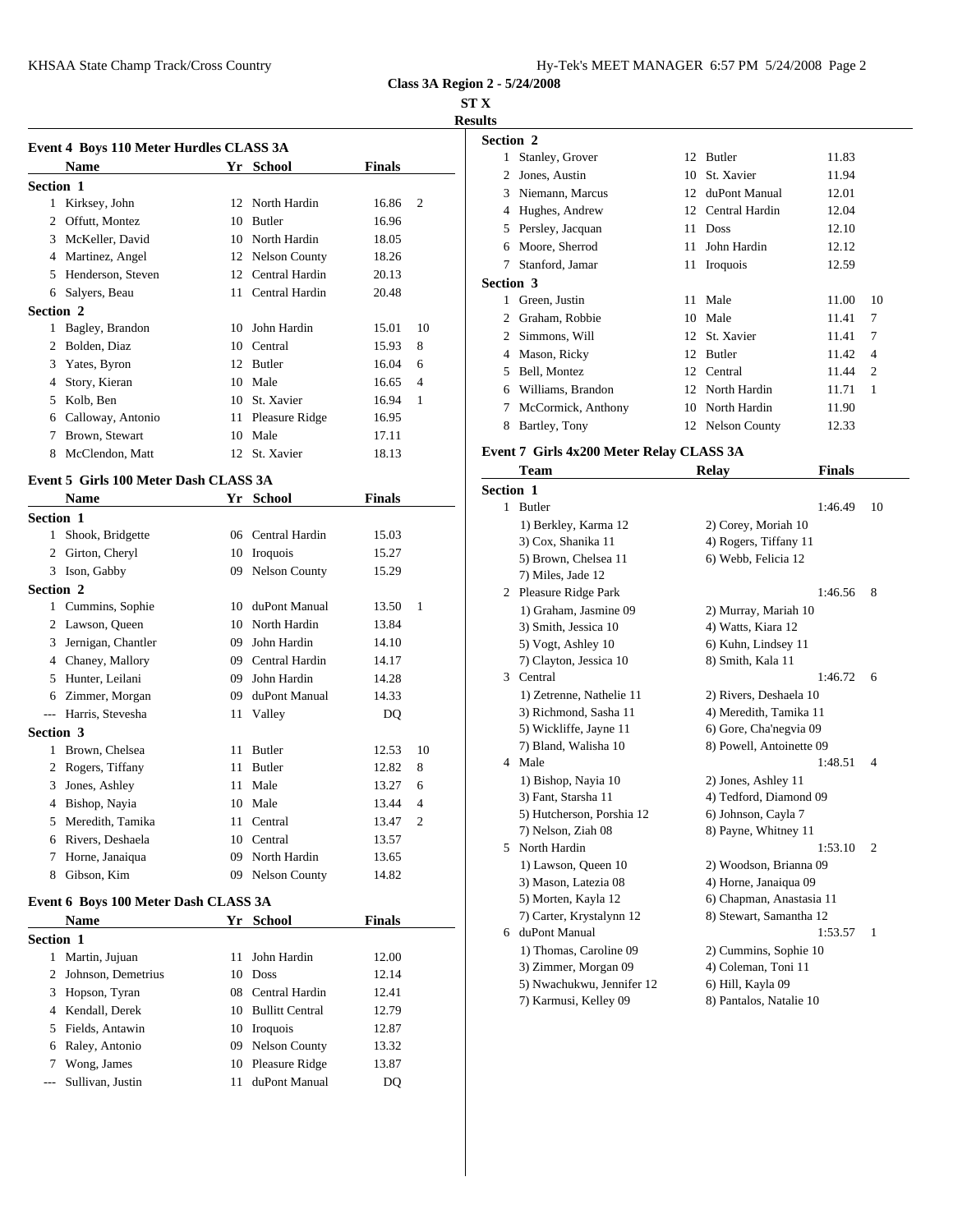#### **ST X**

**Results**

| Section 1 (Event 7 Girls 4x200 Meter Relay CLASS 3A) |                          |               | 3              |
|------------------------------------------------------|--------------------------|---------------|----------------|
| <b>Team</b>                                          | Relav                    | <b>Finals</b> |                |
| <b>Nelson County</b><br>7                            |                          | 1:59.78       |                |
| 1) Gibson, Kim 09                                    | 2) Crepps, Megan 11      |               |                |
| 3) Miller, Tiffany 12                                | 4) Greenwell, Sarah 11   |               |                |
| 5) Vittitow, Kirsti 11                               | 6) Hardin, Emillee 10    |               | $\overline{4}$ |
| 7) Spalding, Brooke 10                               | 8) Miles, Megan 10       |               |                |
| 8<br>Meade County                                    |                          | 2:05.18       |                |
| 1) Kelch, Natasha 10                                 | 2) Medley, Megan 07      |               |                |
| 3) Morgan, Jessie 10                                 | 4) Monchilovich, Tara 10 |               |                |
| 5) Ohmes, Helen 11                                   | 6) Shacklett, Jalisa 10  |               | 5              |
| 7) Reardon, Miranda 10                               | 8) Reardon, Jaci 12      |               |                |
|                                                      |                          |               |                |

# **Event 8 Boys 4x200 Meter Relay CLASS 3A**

|                  | <b>Team</b>                | <b>Relay</b>                | <b>Finals</b> | 7) Wr                  |  |
|------------------|----------------------------|-----------------------------|---------------|------------------------|--|
| <b>Section 1</b> |                            |                             |               | 6 Centr                |  |
|                  | 1 Doss                     |                             | 1:36.99       | $1)$ Di                |  |
|                  | 1) Persley, Jacquan 11     | 2) Hudson, Vachel 11        |               | 3) Mo                  |  |
|                  | 3) Snardon, Rasian 10      | 4) Johnson, Demetrius 10    |               | 5) Ro                  |  |
|                  | 5) Graves, Marquist 09     | 6) Sutton, Jermaine 10      |               | 7) Ha                  |  |
|                  | 7) Grays, Vince 10         | 8) Hamilton, Antoine 10     |               | 7 Butler               |  |
|                  | 2 Pleasure Ridge Park      |                             | 1:37.01       | $1)$ Re                |  |
|                  | 1) Bowman, Anthony 12      | 2) Calloway, Antonio 11     |               | 3) Sta                 |  |
|                  | 3) Delph, Adam 12          | 4) Leach, Calvin 12         |               | 5) Ell                 |  |
|                  | 5) Johnson, Tony 12        | 6) Fell, Guy 10             |               | 7) Pay                 |  |
|                  | 7) Wong, James 10          |                             |               | St Xa                  |  |
|                  | 3 Iroquois                 |                             | 1:39.21       | $1)$ Be                |  |
|                  | 1) Swint, Donnie 12        | 2) Gaines, William 10       |               | $3)$ Mc                |  |
|                  | 3) Robinson, DaQwontaye 11 | 4) Stanford, Jamar 11       |               | 5) Na                  |  |
|                  | 5) Fields, Antawin 10      | 6) Weatherington, Lantis 11 |               | $7)$ Sp                |  |
|                  | 7) Bell, Damon 11          | 8) Hatcher, Josiah 10       |               | Event 9 Gi             |  |
|                  | 4 Nelson County            |                             | 1:39.41       |                        |  |
|                  | 1) Simpson, Jesse 12       | 2) Nash, Jordan 11          |               | <b>Nam</b>             |  |
|                  | 3) Martinez, Angel 12      | 4) Bartley, Tony 12         |               | Section 1              |  |
|                  | 5) Jury, Joe 09            | 6) Livers, Cody 09          |               | $\mathbf{1}$<br>Pelleg |  |
|                  | 7) Raley, Antonio 09       | 8) Marks, Michael 09        |               | 2<br>Ander             |  |
|                  | 5 Meade County             |                             | 1:42.92       | 3<br>Valen             |  |
|                  | 1) Fackler, Kyle 10        | 2) McKee, Nathan 10         |               | 4 Caller               |  |
|                  | 3) Backstrom, Charles 10   | 4) Brown, Marshall 12       |               | 5<br>Alcoc             |  |
|                  | 5) McMahan, Brandon 08     | 6) Hammock, Christian 07    |               | 6<br>Janes.            |  |
|                  | 7) Andrews, Dylan 07       | 8) Amburgey, Jordan 09      |               | Bissig<br>7            |  |
| <b>Section 2</b> |                            |                             |               | Bland<br>8             |  |
| 1                | Male                       |                             | 1:29.61       | 10<br>Smith<br>9       |  |
|                  | 1) Omenyinma, Chisom 10    | 2) Graham, Robbie 10        |               | 10<br>Walk             |  |
|                  | 3) Story, Kieran 10        | 4) Whitlock, Donnell 10     |               | 11<br>Lanca            |  |
|                  | 5) Booker, Tony 11         | 6) Green, Justin 11         |               | 12<br>Kubis            |  |
|                  | 7) Fugate, Jeremy 12       | 8) Dodson, Lewis 12         |               | 13<br>Bland            |  |
|                  | 2 duPont Manual            |                             | 1:30.54<br>8  | 14<br>Mathe            |  |
|                  | 1) Cooper, Gerry 12        | 2) Omenyinma, Chinaecherem  |               | 15<br>Ison,            |  |
|                  | 3) Farris, Andy 11         | 4) Niemann, Marcus 12       |               | Ahme<br>16             |  |
|                  | 5) Sullivan, Justin 11     | 6) Doolittle, Tyler 11      |               |                        |  |
|                  | 7) Anderson, Brandon 11    | 8) Henes, Alex 12           |               | Event 10 B             |  |

| 3 | North Hardin              | 1:31.67                 | 6              |
|---|---------------------------|-------------------------|----------------|
|   | 1) McCormick, Anthony 10  | 2) Cable, Mike 11       |                |
|   | 3) Hobbs, Marcellus 11    | 4) Harris, Breion 12    |                |
|   | 5) King, Larod 11         | 6) McFee, Eric 12       |                |
|   | 7) Swartz, Scott 12       | 8) Williams, Brandon 12 |                |
| 4 | Central                   | 1:32.08                 | $\overline{4}$ |
|   | 1) Bell, Montez 12        | 2) Shea, Josh 11        |                |
|   | 3) Debro, Byron 12        | 4) Holstein, Tarrell 12 |                |
|   | 5) Robinson, Stephan 10   | 6) Bolden, Diaz 10      |                |
|   | 7) Deng, Abram 11         | 8) Kimijwok, OJ 12      |                |
| 5 | John Hardin               | 1:33.31                 | 2              |
|   | 1) Dorrough, Devon 09     | 2) Martin, Jujuan 11    |                |
|   | 3) Bagley, Brandon 10     | 4) Moore, Sherrod 11    |                |
|   | 5) Denham, Matt 12        | 6) Dean, Clyde 11       |                |
|   | 7) Wright, Michael 11     | 8) Warsaw, Stephen 12   |                |
| 6 | Central Hardin            | 1:33.35                 | 1              |
|   | 1) Dickerson, Demorais 11 | 2) Lawrence, Corey 12   |                |
|   | 3) Montgomery, Ryan 12    | 4) Sorilla, Ysidro 12   |                |
|   | 5) Romine, Corey 11       | 6) Mathews, Daryl 11    |                |
|   | 7) Hall, Josh 12          | 8) Cromartie, Jared 08  |                |
| 7 | <b>Butler</b>             | 1:33.49                 |                |
|   | 1) Readus, Antonio 12     | 2) Mason, Ricky 12      |                |
|   | 3) Stanley, Grover 12     | 4) Offutt, Montez 10    |                |
|   | 5) Ellery, Sean 11        | 6) Yates, Byron 12      |                |
|   | 7) Payne, Nate 11         | 8) Kendrick, Tyrone 11  |                |
|   | St Xavier                 | <b>DNF</b>              |                |
|   | 1) Bell, Christian 10     | 2) Bond, Logan 10       |                |
|   | 3) McClendon, Matt 12     | 4) Simmons, Will 12     |                |
|   | 5) Nall, Daniel 11        | 6) Jones, Austin 10     |                |
|   | 7) Spence, J P 11         | 8) Lehmann, Bobby 10    |                |

#### **Event 9 Girls 1600 Meter Run CLASS 3A**

|                  | Name                                  | Yr | <b>School</b>        | <b>Finals</b> |                |
|------------------|---------------------------------------|----|----------------------|---------------|----------------|
| <b>Section 1</b> |                                       |    |                      |               |                |
|                  | 1 Pellegrini, MaryGrace               | 12 | duPont Manual        | 5:39.94       | 10             |
| 2                | Anderson, Elizabeth                   | 10 | duPont Manual        | 5:40.24       | 8              |
| 3                | Valenzuela, Brittney                  | 10 | North Hardin         | 5:44.63       | 6              |
| 4                | Callen, Laura                         | 11 | Male                 | 5:52.28       | $\overline{4}$ |
| 5                | Alcock, Hanna                         | 09 | John Hardin          | 5:52.65       | $\overline{2}$ |
| 6                | Janes, Natasha                        | 11 | Male                 | 5:55.22       | 1              |
| 7                | Bissig, Sarah                         | 11 | Butler               | 6:04.82       |                |
| 8                | Bland, Amanda                         | 10 | Pleasure Ridge       | 6:06.35       |                |
| 9                | Smith, Cynthia                        | 10 | Meade County         | 6:10.68       |                |
| 10               | Walker, Sammy                         | 08 | North Hardin         | 6:16.64       |                |
| 11               | Lancaster, Christina                  | 10 | Meade County         | 6:22.33       |                |
| 12               | Kubisch, Jenny                        | 08 | John Hardin          | 6:42.29       |                |
| 13               | Bland, Ashley                         | 12 | Central Hardin       | 6:47.02       |                |
| 14               | Matherly, Kaylen                      | 10 | <b>Butler</b>        | 6:50.32       |                |
| 15               | Ison, Gabby                           | 09 | <b>Nelson County</b> | 7:05.04       |                |
| 16               | Ahmed, Amina                          | 10 | Central              | 7:12.06       |                |
|                  | Event 10 Boys 1600 Meter Run CLASS 3A |    |                      |               |                |
|                  | Name                                  | Yr | <b>School</b>        | <b>Finals</b> |                |
| <b>Section 1</b> |                                       |    |                      |               |                |
|                  | Windham, Bobby                        | 12 | North Hardin         | 4:52.65       |                |
| 2                | Blair, Tyler                          | 09 | Meade County         | 4:58.44       |                |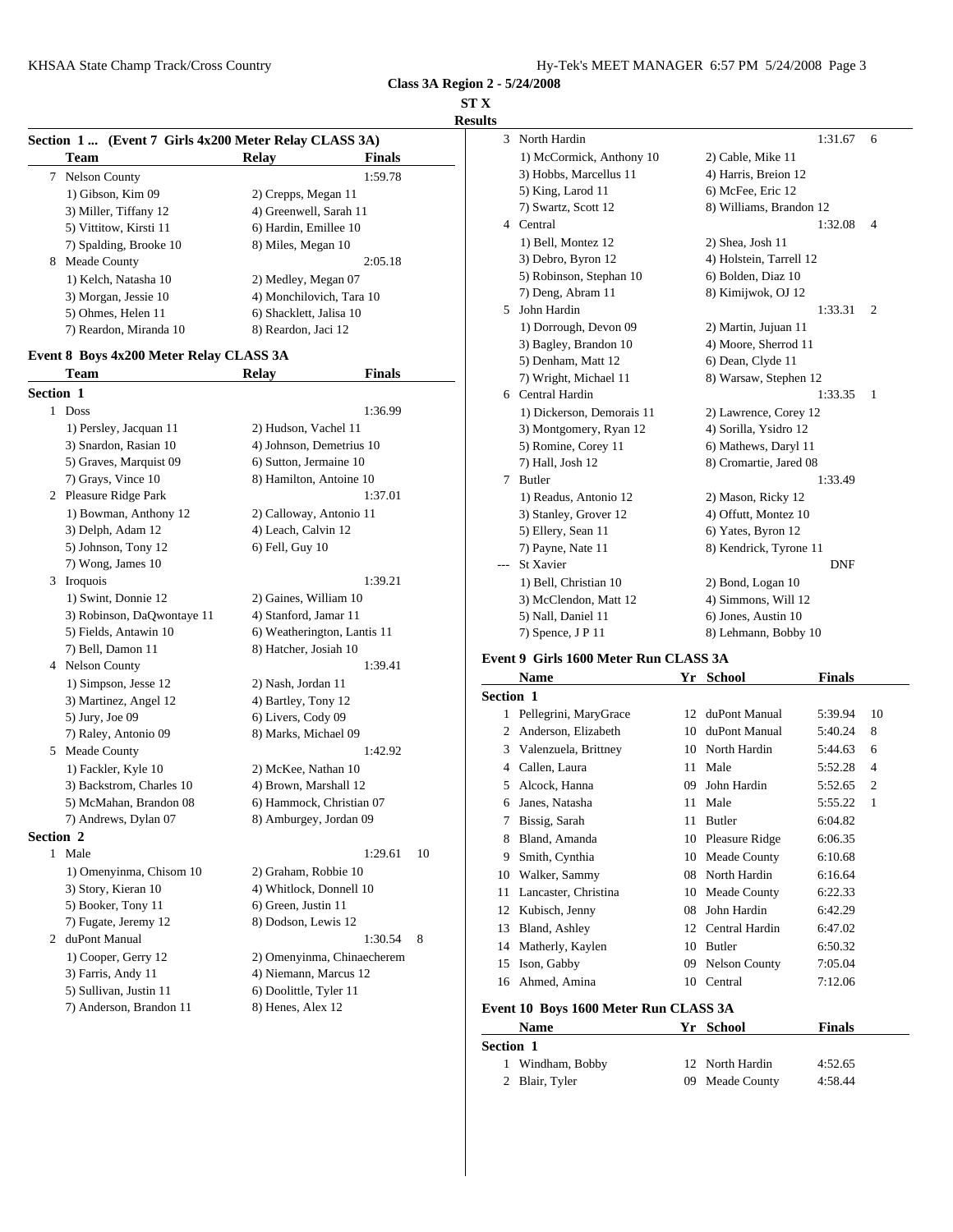**ST X**

|                          | Section 1  (Event 10 Boys 1600 Meter Run CLASS 3A) |               |                | 5 Nelson County                          |                           | 55.56 2       |                          |
|--------------------------|----------------------------------------------------|---------------|----------------|------------------------------------------|---------------------------|---------------|--------------------------|
| <b>Name</b>              | Yr School                                          | <b>Finals</b> |                | 1) Miller, Tiffany 12                    | 2) Crepps, Holly 11       |               |                          |
| 3 Wheatley, Joseph       | 12 Nelson County                                   | 5:00.57       |                | 3) Gibson, Kim 09                        | 4) Crepps, Megan 11       |               |                          |
| 4 Kimijwok, OJ           | 12 Central                                         | 5:01.16       |                | 5) Vittitow, Kirsti 11                   | 6) Miles, Megan 10        |               |                          |
| 5 King, Josh             | 11 Central Hardin                                  | 5:12.61       |                | 7) Spalding, Brooke 10                   | 8) Keith, Megan 10        |               |                          |
| 6 Beams, Andrew          | 10 Central Hardin                                  | 5:22.23       |                | Central Hardin<br>6                      |                           | 55.59         | $\overline{\phantom{0}}$ |
| 7 Riggs, Evan            | <b>Bullitt Central</b><br>09                       | 5:27.90       |                | 1) Ortiz, Kaylee 09                      | 2) Harrington, Chelsey 10 |               |                          |
| 8 Wolf, Joshua           | 12 Bullitt Central                                 | 5:45.22       |                | 3) Crawford, Drew 09                     | 4) Chaney, Mallory 09     |               |                          |
| 9 Griffin, Carnell       | 11 Doss                                            | 5:52.34       |                | 5) Sowards, Victoria 06                  | 6) Crowder, Natasha 09    |               |                          |
| <b>Section 2</b>         |                                                    |               |                | 7) Reneau, Jaycee 09                     | 8) Herrin, Amelia 09      |               |                          |
| Mize, Steve              | 11 Male                                            | 4:28.63       | -10            | Event 12 Boys 4x100 Meter Relay CLASS 3A |                           |               |                          |
| 2 Van Hoose, Shawn       | 12 St. Xavier                                      | 4:29.22       | 8              | Team                                     | <b>Relay</b>              | <b>Finals</b> |                          |
| 3 Stewart, Andrew        | 09 North Hardin                                    | 4:32.46       | -6             | Section 1                                |                           |               |                          |
| 4 Berry, Darius          | 10 Butler                                          | 4:38.94       | $\overline{4}$ | Doss                                     |                           | 46.30         |                          |
| 5 Finley, Perry          | 11 duPont Manual                                   | 4:41.14       | $\overline{2}$ | 1) Persley, Jacquan 11                   | 2) Snardon, Rasian 10     |               |                          |
| 6 Thomas, John           | 12 Central                                         | 4:44.20       |                | 3) Hudson, Vachel 11                     | 4) Johnson, Demetrius 10  |               |                          |
| 7 Becker, Chris          | 12 Butler                                          | 4:47.49       |                | 5) Graves, Marquist 09                   | 6) Hamilton, Antoine 10   |               |                          |
| 8 Keyes, Parker          | 12 duPont Manual                                   | 4:59.41       |                | 7) Sutton, Jermaine 10                   | 8) Hovermole, Blake 12    |               |                          |
| Hardin, Thad<br>9.       | 12 Nelson County                                   | 5:07.28       |                | 2 Iroquois                               |                           | 47.58         |                          |
| Carnes, Jackson<br>$---$ | 10 St. Xavier                                      | FS            |                | 1) Fields, Antawin 10                    | 2) Gaines, William 10     |               |                          |

# **Event 11 Girls 4x100 Meter Relay CLASS 3A**

|                  | Team                      | <b>Relay</b>             | <b>Finals</b> |    |                | 7) Montgo     |
|------------------|---------------------------|--------------------------|---------------|----|----------------|---------------|
| <b>Section 1</b> |                           |                          |               |    |                | 3 Nelson Co   |
|                  | 1 Meade County            |                          | 59.66         |    |                | 1) Simpso:    |
|                  | 1) Kelch, Natasha 10      | 2) Ohmes, Helen 11       |               |    |                | 3) Jury, Jo   |
|                  | 3) Reardon, Miranda 10    | 4) Shacklett, Jalisa 10  |               |    |                | 5) Mays, S    |
|                  | 5) Monchilovich, Tara 10  | 6) Medley, Megan 07      |               |    |                | 7) Raley, $A$ |
|                  | 7) Morgan, Jessie 10      | 8) Reardon, Jaci 12      |               |    |                | 4 Meade Co    |
| $---$            | duPont Manual             |                          | DQ            |    |                | 1) Fackler.   |
|                  | 1) Coleman, Toni 11       | 2) Karmusi, Kelley 09    |               |    |                | 3) Backstro   |
|                  | 3) Zimmer, Morgan 09      | 4) Hill, Kayla 09        |               |    |                | 5) McMah      |
|                  | 5) Henes, Grace 09        | 6) Pantalos, Natalie 10  |               |    |                | 7) Andrew     |
| <b>Section 2</b> |                           |                          |               |    |                | 5 Pleasure R  |
|                  | 1 Central                 |                          | 50.28         | 10 |                | 1) Johnson    |
|                  | 1) Rivers, Deshaela 10    | 2) Zetrenne, Nathelie 11 |               |    |                | 3) Wong, J    |
|                  | 3) Richmond, Sasha 11     | 4) Meredith, Tamika 11   |               |    |                | 5) Callowa    |
|                  | 5) Wickliffe, Jayne 11    | 6) Gore, Cha'negvia 09   |               |    | Section 2      |               |
|                  | 7) Bland, Walisha 10      | 8) Brashear, Cortney 11  |               |    |                | 1 Male        |
|                  | 2 Male                    |                          | 50.80         | 8  |                | 1) Fugate,    |
|                  | 1) Bishop, Nayia 10       | 2) Jones, Ashley 11      |               |    |                | 3) Webb, J    |
|                  | 3) Hutcherson, Porshia 12 | 4) Griffin, Maurisha 11  |               |    |                | 5) Green, J   |
|                  | 5) Tedford, Diamond 09    | 6) Johnson, Cayla 7      |               |    |                | 7) Branch,    |
|                  | 7) Nelson, Ziah 08        | 8) Payne, Whitney 11     |               |    | $\overline{2}$ | Central       |
| 3                | Butler                    |                          | 52.05         | 6  |                | $1)$ Bell, M  |
|                  | 1) Berkley, Karma 12      | 2) Miles, Jade 12        |               |    |                | 3) Holsteir   |
|                  | 3) Cox, Shanika 11        | 4) Rogers, Tiffany 11    |               |    |                | 5) M'Beml     |
|                  | 5) Webb, Felicia 12       | 6) Brown, Chelsea 11     |               |    |                | 7) Thomas     |
|                  | 7) Corey, Moriah 10       |                          |               |    |                | 3 North Hard  |
|                  | 4 North Hardin            |                          | 52.39         | 4  |                | 1) McFee,     |
|                  | 1) Woodson, Brianna 09    | 2) Lawson, Queen 10      |               |    |                | 3) William    |
|                  | 3) Mason, Latezia 08      | 4) Cooper, Cynthia 10    |               |    |                | 5) Bowder     |
|                  | 5) Morten, Kayla 12       | 6) Carter, Krystalynn 12 |               |    |                | 7) Gosa, M    |
|                  | 7) Chapman, Anastasia 11  | 8) Stewart, Samantha 12  |               |    |                |               |

| ð. |                         |                           |
|----|-------------------------|---------------------------|
|    | 5 Nelson County         | -2<br>55.56               |
|    | 1) Miller, Tiffany 12   | 2) Crepps, Holly 11       |
|    | 3) Gibson, Kim 09       | 4) Crepps, Megan 11       |
|    | 5) Vittitow, Kirsti 11  | 6) Miles, Megan 10        |
|    | 7) Spalding, Brooke 10  | 8) Keith, Megan 10        |
| 6  | Central Hardin          | 55.59                     |
|    | 1) Ortiz, Kaylee 09     | 2) Harrington, Chelsey 10 |
|    | 3) Crawford, Drew 09    | 4) Chaney, Mallory 09     |
|    | 5) Sowards, Victoria 06 | 6) Crowder, Natasha 09    |
|    | 7) Reneau, Jaycee 09    | 8) Herrin, Amelia 09      |
|    |                         |                           |

|           | <b>Team</b>              | <b>Relay</b>             | <b>Finals</b>               |    |
|-----------|--------------------------|--------------------------|-----------------------------|----|
| Section 1 |                          |                          |                             |    |
|           | 1 Doss                   |                          | 46.30                       |    |
|           | 1) Persley, Jacquan 11   | 2) Snardon, Rasian 10    |                             |    |
|           | 3) Hudson, Vachel 11     | 4) Johnson, Demetrius 10 |                             |    |
|           | 5) Graves, Marquist 09   | 6) Hamilton, Antoine 10  |                             |    |
|           | 7) Sutton, Jermaine 10   | 8) Hovermole, Blake 12   |                             |    |
|           | 2 Iroquois               |                          | 47.58                       |    |
|           | 1) Fields, Antawin 10    | 2) Gaines, William 10    |                             |    |
|           | 3) Swint, Donnie 12      | 4) Stanford, Jamar 11    |                             |    |
|           | 5) Bell, Damon 11        |                          | 6) Robinson, DaQwontaye 11  |    |
|           | 7) Montgomery, John 12   |                          | 8) Weatherington, Lantis 11 |    |
| 3         | <b>Nelson County</b>     |                          | 48.81                       |    |
|           | 1) Simpson, Jesse 12     | 2) Patterson, Desean 12  |                             |    |
|           | 3) Jury, Joe 09          | 4) Bartley, Tony 12      |                             |    |
|           | 5) Mays, Sam 09          | 6) Marks, Michael 09     |                             |    |
|           | 7) Raley, Antonio 09     | 8) Livers, Cody 09       |                             |    |
|           | 4 Meade County           |                          | 49.72                       |    |
|           | 1) Fackler, Kyle 10      | 2) McKee, Nathan 10      |                             |    |
|           | 3) Backstrom, Charles 10 | 4) Brown, Marshall 12    |                             |    |
|           | 5) McMahan, Brandon 08   | 6) Hammock, Christian 07 |                             |    |
|           | 7) Andrews, Dylan 07     | 8) Amburgey, Jordan 09   |                             |    |
|           | 5 Pleasure Ridge Park    |                          | 52.10                       |    |
|           | 1) Johnson, Tony 12      | 2) Profit, Toby 09       |                             |    |
|           | 3) Wong, James 10        | 4) Fell, Guy 10          |                             |    |
|           | 5) Calloway, Antonio 11  |                          |                             |    |
| Section 2 |                          |                          |                             |    |
|           | 1 Male                   |                          | 42.62                       | 10 |
|           | 1) Fugate, Jeremy 12     | 2) Graham, Robbie 10     |                             |    |
|           | 3) Webb, Jeremy 12       | 4) Story, Kieran 10      |                             |    |
|           | 5) Green, Justin 11      | 6) Whitlock, Donnell 10  |                             |    |
|           | 7) Branch, Tony 11       | 8) Brown, Stewart 10     |                             |    |
|           | 2 Central                |                          | 43.25                       | 8  |
|           | 1) Bell, Montez 12       | 2) Means, Anthony 12     |                             |    |
|           | 3) Holstein, Tarrell 12  | 4) Bolden, Diaz 10       |                             |    |
|           | 5) M'Bemba, Chris 12     | 6) Robinson, Stephan 10  |                             |    |
|           | 7) Thomas, John 12       | 8) Araujo, Diego 10      |                             |    |
| 3         | North Hardin             |                          | 43.65                       | 6  |
|           | 1) McFee, Eric 12        | 2) Swartz, Scott 12      |                             |    |
|           | 3) Williams, Brandon 12  |                          | 4) McCormick, Anthony 10    |    |
|           | 5) Bowden, Kevin 11      | 6) Cable, Mike 11        |                             |    |
|           | 7) Gosa, Maurice 12      | 8) Harris, Breion 12     |                             |    |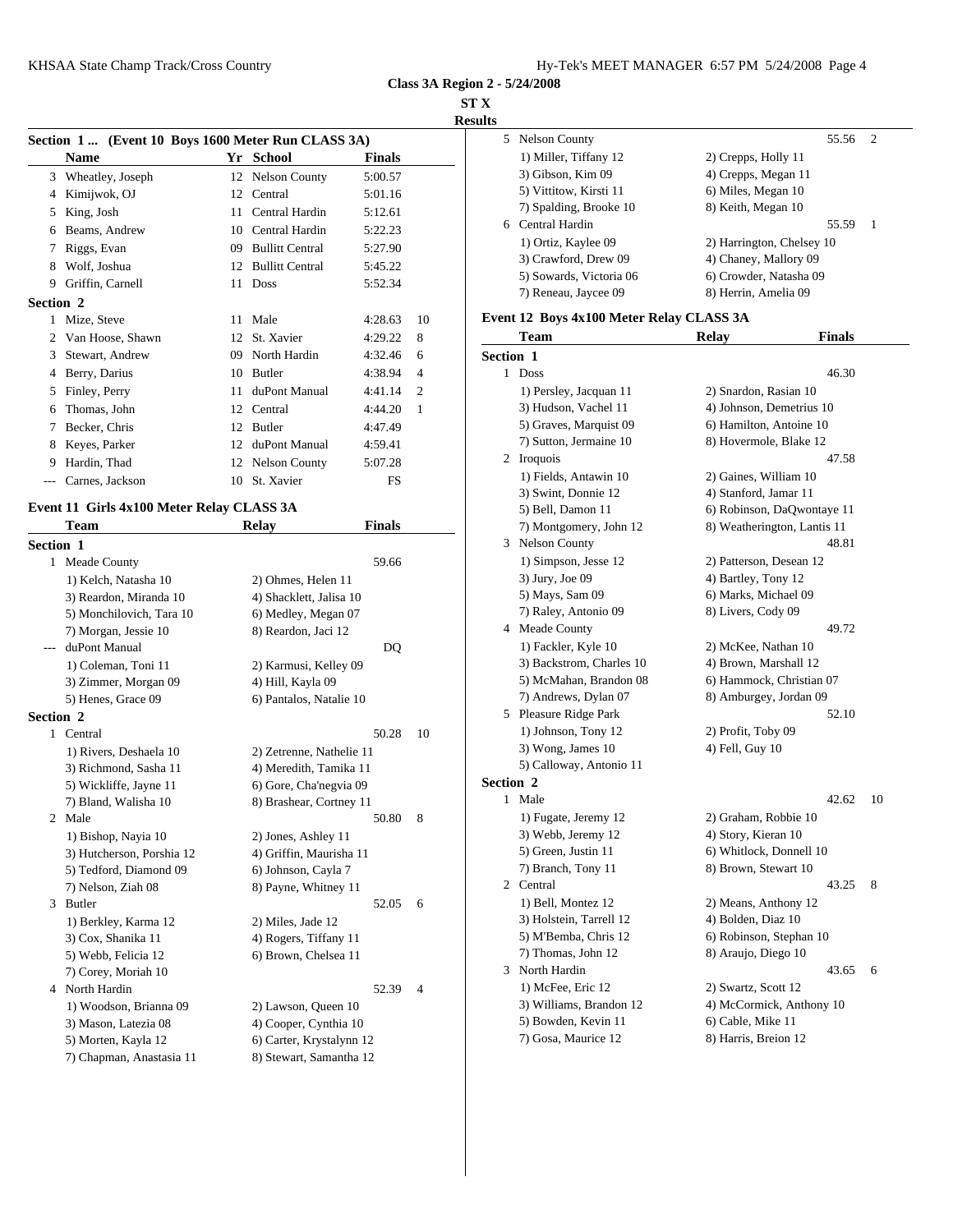### **ST X**

# **Results**

|   | Section 2 (Event 12 Boys 4x100 Meter Relay CLASS 3A) |                           |               |                | Rale                 |
|---|------------------------------------------------------|---------------------------|---------------|----------------|----------------------|
|   | <b>Team</b>                                          | Relay                     | <b>Finals</b> |                | Hop<br>8             |
|   | 4 St Xavier                                          |                           | 44.48         | $\overline{4}$ | Section 2            |
|   | 1) Bell, Christian 10                                | 2) Bond, Logan 10         |               |                | Swa<br>$\mathbf{1}$  |
|   | 3) Jones, Austin 10                                  | 4) McClendon, Matt 12     |               |                | Lehi                 |
|   | 5) Nall, Daniel 11                                   | $6)$ Spence, J P 11       |               |                | Crai<br>3            |
|   | 7) Simmons, Will 12                                  | 8) Wilkerson, Brad 11     |               |                | Bow<br>4             |
| 5 | Central Hardin                                       |                           | 45.13         | $\overline{2}$ | Swii<br>5.           |
|   | 1) Hughes, Andrew 12                                 | 2) Mathews, Daryl 11      |               |                | Robi<br>6            |
|   | 3) Sorilla, Ysidro 12                                | 4) Dickerson, Demorais 11 |               |                | Section 3            |
|   | 5) Romine, Corey 11                                  | 6) Montgomery, Ryan 12    |               |                | Gree                 |
|   | 7) Lawrence, Corey 12                                | 8) Hopson, Tyran 08       |               |                | Den                  |
| 6 | Butler                                               |                           | 45.14         | - 1            | Dod<br>3             |
|   | 1) Mason, Ricky 12                                   | 2) Payne, Nate 11         |               |                | Hob<br>4             |
|   | 3) Stanley, Grover 12                                | 4) Offutt, Montez 10      |               |                |                      |
|   | 5) Ellery, Sean 11                                   | 6) Readus, Antonio 12     |               |                | 5<br>Co <sub>0</sub> |
|   | 7) Kendrick, Tyrone 11                               | 8) Yates, Byron 12        |               |                | Ome<br>6             |
| 7 | John Hardin                                          |                           | 45.81         |                | Sori                 |
|   | 1) Moore, Sherrod 11                                 | 2) Martin, Jujuan 11      |               |                | 8<br>Read            |
|   | 3) Wright, Michael 11                                | 4) Bradshaw, Tyrell 09    |               |                | Event 15             |
|   | 5) Dean, Clyde 11                                    | 6) Dorrough, Devon 09     |               |                | Nan                  |
|   | 7) Phinazee, Quedale 10                              |                           |               |                | $C = 11$             |

## **Event 13 Girls 400 Meter Dash CLASS 3A**

|                  | <b>Name</b>                           | Yr | <b>School</b>        | <b>Finals</b> |                | $\mathcal{D}_{\mathcal{L}}$ | Morte           |
|------------------|---------------------------------------|----|----------------------|---------------|----------------|-----------------------------|-----------------|
| <b>Section 1</b> |                                       |    |                      |               |                | 3                           | Crepp           |
| 1                | Welsh, Felicia                        |    | 12 Bullitt Central   | 1:08.21       |                | 4                           | Body.           |
| $\overline{2}$   | Crawford, Drew                        | 09 | Central Hardin       | 1:10.03       |                | 5                           | Crepp           |
| 3                | Ison, Gabby                           | 09 | <b>Nelson County</b> | 1:10.73       |                | Section 2                   |                 |
|                  | 4 Medley, Megan                       | 07 | Meade County         | 1:11.12       |                | 1.                          | <b>Brow</b>     |
| <b>Section 2</b> |                                       |    |                      |               |                | $\overline{c}$              | <b>Brow</b>     |
| 1                | Nwachukwu, Jennifer                   | 12 | duPont Manual        | 59.91         | 6              | 3                           | Hutch           |
| 2                | Chaney, Mallory                       | 09 | Central Hardin       | 1:02.08       |                | 4                           | Chapi           |
| 3                | Wigginton, Annie                      | 11 | <b>Nelson County</b> | 1:04.48       |                |                             | <b>Brash</b>    |
| 4                | Cox, Shanika                          | 11 | <b>Butler</b>        | 1:05.18       |                | 6                           | Jones           |
| 5                | Thomas, Caroline                      | 09 | duPont Manual        | 1:05.52       |                |                             | Event 16 B      |
| 6                | Brown, Morgan                         |    | 11 Central           | 1:05.54       |                |                             | <b>Nam</b>      |
| <b>Section 3</b> |                                       |    |                      |               |                | Section 1                   |                 |
| 1                | Brown, Chelsea                        |    | 11 Butler            | 58.45         | 10             |                             | Hend            |
| 2                | Stanfield, Marley                     | 08 | Meade County         | 59.52         | 8              |                             | Ander           |
| 3                | Fant, Starsha                         | 11 | Male                 | 1:00.11       | $\overline{4}$ | 3                           | Alexa           |
| 4                | Dixon, Linda                          | 12 | North Hardin         | 1:01.62       | $\overline{2}$ | 4                           |                 |
| 5                | Richmond, Sasha                       | 11 | Central              | 1:01.97       | 1              | 5                           | Salye<br>Profit |
| 6                | Russell, Desiree                      |    | 12 North Hardin      | 1:02.01       |                | $\overline{a}$              | Milla           |
| 7                | Worthy, Kristia                       |    | 12 John Hardin       | 1:02.24       |                |                             |                 |
|                  |                                       |    |                      |               |                | Section 2                   | Kolb,           |
|                  | Event 14 Boys 400 Meter Dash CLASS 3A |    |                      |               |                |                             | Callo           |
|                  | <b>Name</b>                           |    | Yr School            | <b>Finals</b> |                |                             |                 |
| <b>Section 1</b> |                                       |    |                      |               |                |                             | Marti           |
| 1                | Dorrough, Devon                       | 09 | John Hardin          | 54.56         |                | Section 3                   |                 |
| 2                | Montgomery, Ryan                      |    | 12 Central Hardin    | 54.70         |                |                             | 1 Bolde         |

| 2 Montgomery, Ryan | 12 Central Hardin | 54.7V   |                |
|--------------------|-------------------|---------|----------------|
| 3 Kendrick, Tyrone | <b>Butler</b>     | 55.06   | 2 <sup>1</sup> |
| 4 Buttram, Gabe    | 10 Meade County   | 55.82   | 3 <sup>1</sup> |
| 5 Araujo, Diego    | 10 Central        | 57.50   | $4 \quad$      |
| 6 Leach, Calvin    | 12 Pleasure Ridge | 1:01.57 |                |

| пь               |                       |    |                      |         |                |
|------------------|-----------------------|----|----------------------|---------|----------------|
| 7                | Raley, Antonio        | 09 | <b>Nelson County</b> | 1:03.04 |                |
| 8                | Hopper, Aaron         |    | 12 Nelson County     | 1:03.11 |                |
|                  | Section 2             |    |                      |         |                |
| 1                | Swartz, Scott         |    | 12 North Hardin      | 51.76   |                |
| 2                | Lehmann, Bobby        | 10 | St. Xavier           | 52.98   |                |
| 3                | Craigmyle, Cody       | 11 | St. Xavier           | 53.53   |                |
| 4                | Bowman, Anthony       |    | 12 Pleasure Ridge    | 54.75   |                |
| 5                | Swint, Donnie         |    | 12 Iroquois          | 56.04   |                |
| 6                | Robinson, DaQwontaye  | 11 | Iroquois             | 58.48   |                |
| <b>Section 3</b> |                       |    |                      |         |                |
| 1                | Green, Justin         | 11 | Male                 | 48.49   | 10             |
| 2                | Denham, Matt          | 12 | John Hardin          | 49.13   | 8              |
| 3                | Dodson, Lewis         | 12 | Male                 | 49.14   | 6              |
| 4                | Hobbs, Marcellus      | 11 | North Hardin         | 50.51   | $\overline{4}$ |
| 5                | Cooper, Gerry         | 12 | duPont Manual        | 50.89   | $\overline{c}$ |
| 6                | Omenyinma, Chinaecher | 12 | duPont Manual        | 51.51   | 1              |
| 7                | Sorilla, Ysidro       | 12 | Central Hardin       | 51.72   |                |
| 8                | Readus, Antonio       | 12 | Butler               | 52.36   |                |
|                  |                       |    |                      |         |                |

# **Event 15 Girls 300 Meter Hurdles CLASS 3A**

|                  | <b>Name</b>         |    | Yr School        | <b>Finals</b> |                |
|------------------|---------------------|----|------------------|---------------|----------------|
| Section 1        |                     |    |                  |               |                |
|                  | 1 Lipsey, Keandra   |    | 10 Iroquois      | 53.49         | 1              |
|                  | 2 Morten, Kamille   |    | 12 North Hardin  | 54.67         |                |
|                  | 3 Crepps, Holly     |    | 11 Nelson County | 55.61         |                |
| 4                | Body, Andrea        | 10 | John Hardin      | 56.50         |                |
|                  | 5 Crepps, Megan     |    | 11 Nelson County | 1:00.55       |                |
| <b>Section 2</b> |                     |    |                  |               |                |
|                  | Brown, Chelsea      |    | 11 Butler        | 46.46         | 10             |
|                  | 2 Brown, Tiffany    |    | 09 Meade County  | 48.07         | 8              |
| 3                | Hutcherson, Porshia |    | 12 Male          | 49.96         | 6              |
| 4                | Chapman, Anastasia  |    | 11 North Hardin  | 51.23         | $\overline{4}$ |
| 5.               | Brashear, Cortney   |    | 11 Central       | 52.57         | $\overline{2}$ |
| 6                | Jones, Ashley       | 11 | Male             | 55.31         |                |

# **Event 16 Boys 300 Meter Hurdles CLASS 3A**

|                  | Name              | Yr | <b>School</b>        | <b>Finals</b> |                |
|------------------|-------------------|----|----------------------|---------------|----------------|
| <b>Section 1</b> |                   |    |                      |               |                |
| 1                | Henderson, Steven | 12 | Central Hardin       | 47.16         |                |
| 2                | Anderson, Torey   | 11 | Doss                 | 49.26         |                |
| 3                | Alexander, Chris  | 11 | <b>Nelson County</b> | 51.41         |                |
| 4                | Salyers, Beau     | 11 | Central Hardin       | 53.16         |                |
| 5                | Profit, Toby      | 09 | Pleasure Ridge       | 56.13         |                |
| $\cdots$         | Millay, Tyler     | 07 | Meade County         | <b>DNF</b>    |                |
| Section 2        |                   |    |                      |               |                |
| 1                | Kolb, Ben         | 10 | St. Xavier           | 41.64         | $\overline{4}$ |
| 2                | Calloway, Antonio |    | 11 Pleasure Ridge    | 45.38         |                |
| $---$            | Martinez, Angel   |    | 12 Nelson County     | DNF           |                |
| <b>Section 3</b> |                   |    |                      |               |                |
|                  | Bolden, Diaz      | 10 | Central              | 40.93         | 10             |
| 2                | McClendon, Matt   | 12 | St. Xavier           | 41.48         | 8              |
| 3                | Yates, Byron      | 12 | <b>Butler</b>        | 41.62         | 6              |
| 4                | Brooks, Zach      | 11 | North Hardin         | 42.26         | $\overline{2}$ |
| 5                | Brown, Stewart    | 10 | Male                 | 42.51         | 1              |
| 6                | Story, Kieran     | 10 | Male                 | 42.73         |                |
|                  |                   |    |                      |               |                |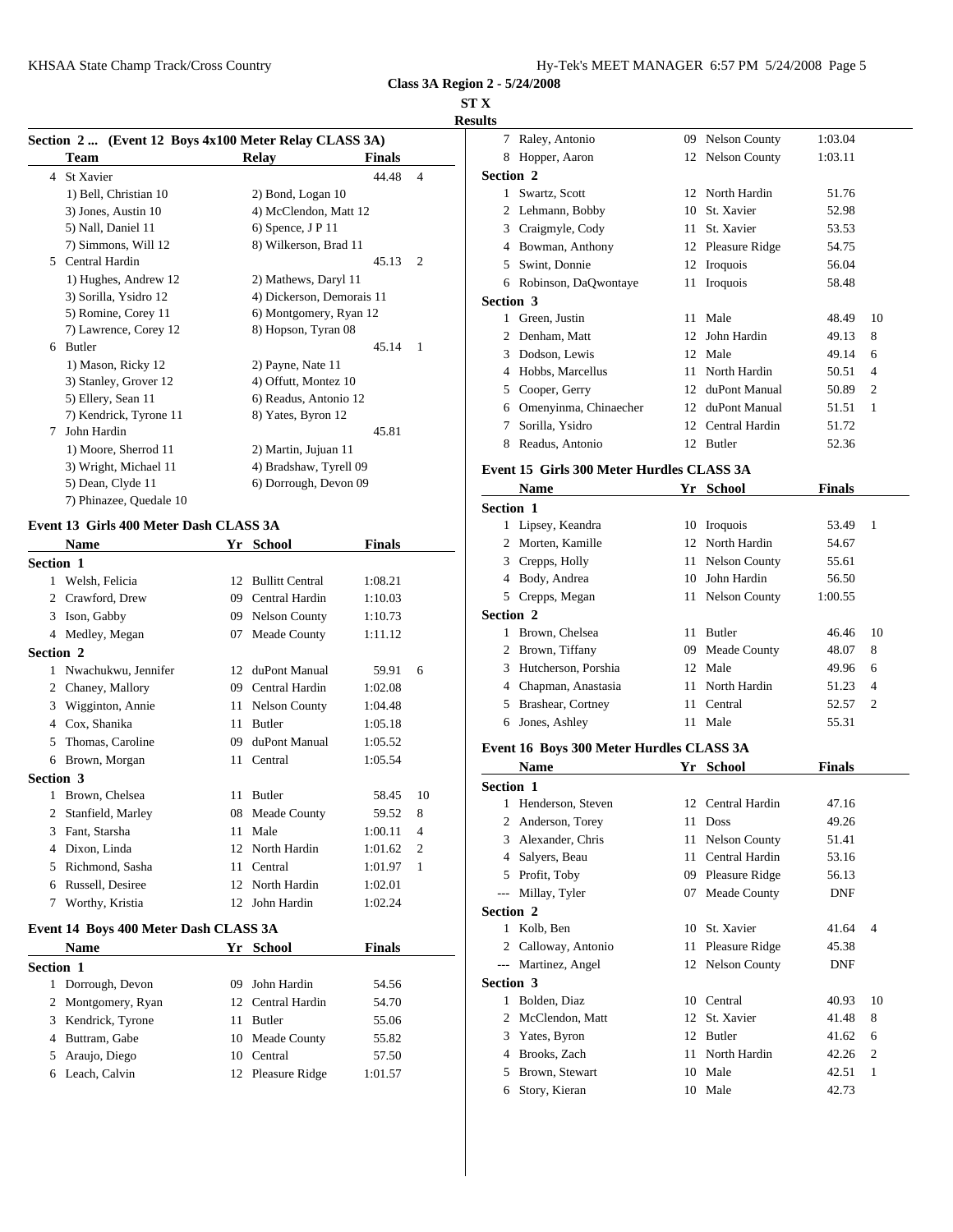### **ST X**

**Results**

|                  |                                                       |                    |               |                | results        |                       |
|------------------|-------------------------------------------------------|--------------------|---------------|----------------|----------------|-----------------------|
|                  | Section 3  (Event 16 Boys 300 Meter Hurdles CLASS 3A) |                    |               |                |                | <b>Event 19 Girls</b> |
|                  | <b>Name</b>                                           | Yr School          | <b>Finals</b> |                |                | <b>Name</b>           |
|                  | 7 Williams, Tamias                                    | 12 North Hardin    | 42.79         |                | Section 1      |                       |
|                  | --- Bagley, Brandon                                   | 10 John Hardin     | DQ            |                |                | 1 Powell, Ar          |
|                  | Event 17 Girls 800 Meter Run CLASS 3A                 |                    |               |                | $\overline{2}$ | Gibson, Ki            |
|                  | Name                                                  | Yr School          | <b>Finals</b> |                | 3              | Welsh, Fel            |
| <b>Section 1</b> |                                                       |                    |               |                |                | 4 Miller, Tif         |
|                  | 1 Pile, Kara                                          | 12 Butler          | 2:34.93       |                | 5              | Medley, M             |
|                  | 2 Dukes, Kim                                          | 10 Meade County    | 2:35.39       |                | 6              | Monchilov             |
|                  | 3 Callen, Laura                                       | 11 Male            | 2:35.55       |                | Section 2      |                       |
|                  | 4 Woodson, Markeshia                                  | 11 North Hardin    | 2:36.46       |                |                | 1 Nwachukv            |
| 5                | Bissig, Sarah                                         | 11 Butler          | 2:43.99       |                |                | 2 Gore, Cha'          |
|                  | 6 Mattingly, Miranda                                  | 09 Nelson County   | 2:50.84       |                | 3              | Smith, Jess           |
|                  | 7 Priddy, Rachel                                      | 10 Central Hardin  | 2:58.96       |                |                | 4 Chaney, M           |
|                  | 8 Fife, Morgan                                        | 09 Pleasure Ridge  | 3:26.77       |                | 5              | Jernigan, C           |
| Section 2        |                                                       |                    |               |                | 6              | Hunter, Le            |
|                  | 1 Mattingly, Maggie                                   | 10 John Hardin     | 2:21.55       | 10             | 7              | Ortiz, Kay            |
|                  | 2 Jenkins, Shelby                                     | 10 Meade County    | 2:21.97       | 8              | Section 3      |                       |
| 3                | Anderson, Elizabeth                                   | 10 duPont Manual   | 2:24.93       | 6              |                | 1 Brown, Ch           |
|                  | 4 Pellegrini, MaryGrace                               | 12 duPont Manual   | 2:25.15       | 4              |                | 2 Watts, Kia          |
|                  | 5 Burgess, Alex                                       | 11 John Hardin     | 2:25.40       | $\overline{2}$ |                | 3 Rogers, Ti          |
|                  | 6 Windham, Chandler                                   | 11 North Hardin    | 2:29.88       | 1              | $\overline{4}$ | Griffin, M            |
| 7                | Graham, Jasmine                                       | 09 Pleasure Ridge  | 2:31.43       |                | 5              | Cummins,              |
| 8                | Henry, Chantel                                        | 09 Central         | 2:31.90       |                | 6              | Russell, D            |
| 9                | Wigginton, Annie                                      | 11 Nelson County   | 2:32.81       |                | 7              | Nelson, Zi            |
|                  | 10 Janes, Natasha                                     | 11 Male            | 2:36.20       |                | 8              | Horne, Jan            |
|                  | Event 18 Boys 800 Meter Run CLASS 3A                  |                    |               |                |                | Event 20 Boys         |
|                  | <b>Name</b>                                           | Yr School          | <b>Finals</b> |                |                | <b>Name</b>           |
| Section 1        |                                                       |                    |               |                | Section 1      |                       |
|                  | 1 Hager, Cody                                         | 10 Meade County    | 2:09.59       |                |                | 1 Bartley, To         |
|                  | 2 Medley, Chad                                        | 10 Meade County    | 2:09.61       |                | $\overline{2}$ | M'Bemba,              |
| 3                | Romine, Corey                                         | 11 Central Hardin  | 2:14.86       |                | 3              | Nash, Jord            |
|                  | 4 Richardson, Nicholas                                | 10 Pleasure Ridge  | 2:15.89       |                |                | 4 Bell, Dame          |
|                  | 5 Gex, David                                          | 10 Valley          | 2:17.45       |                |                | 5 Doolittle,          |
|                  | 6 Hatcher, Josiah                                     | 10 Iroquois        | 2:17.91       |                | Section 2      |                       |
| 7                | Wheatley, Joseph                                      | 12 Nelson County   | 2:22.40       |                |                | 1 Denham, N           |
| 8                | Ortiz, Ryan                                           | 11 Central Hardin  | 2:23.81       |                |                | 2 Cooper, G           |
| 9                | Riggs, Evan                                           | 09 Bullitt Central | 2:25.06       |                | 3              | Sorilla, Ys           |
|                  | 10 Shely, Jacob                                       | 09 Pleasure Ridge  | 2:29.25       |                | 4              | Dickerson.            |

| <b>Section 2</b> |                       |     |                  |            |                | Moo<br>6   |  |
|------------------|-----------------------|-----|------------------|------------|----------------|------------|--|
|                  | Stewart, Andrew       | 09  | North Hardin     | 1:59.32    | 9              | Section 3  |  |
|                  | Lopez, Aundreas       |     | 12 John Hardin   | 1:59.32    | 9              | $1$ Gree   |  |
|                  | 3 Shepherd, Greg      |     | 11 North Hardin  | 2:00.23    | 6              | 2 Ome      |  |
| 4                | Hardin. Thad          |     | 12 Nelson County | 2:00.85    | 4              | 3 Hols     |  |
|                  | 5 Greenwood, Tim      |     | 12 Butler        | 2:00.99    | $\overline{2}$ | 4 Mas      |  |
| 6                | Jeter, Eric           | 11. | duPont Manual    | 2:01.38    | -1             | 5 Hob      |  |
| 7                | Johns, Reece          | 09. | duPont Manual    | 2:02.10    |                | Bell.<br>6 |  |
|                  | 8 Lado, Rizik         |     | 10 Central       | 2:06.12    |                | 7 Swa      |  |
|                  | 9 Pesyan, Chris       |     | 11 Male          | 2:08.01    |                |            |  |
|                  | 10 Polson, Josh       | 10  | Butler           | 2:09.24    |                |            |  |
| 11               | Hillenbrand, Matt     | 10  | St. Xavier       | 2:09.81    |                |            |  |
|                  | --- Spencer, Geoffrey | 11. | St. Xavier       | <b>DNF</b> |                |            |  |

Clements, Dakota 09 Iroquois 2:32.00

|                  | Event 19 Girls 200 Meter Dash CLASS 3A |    |                        |               |                |
|------------------|----------------------------------------|----|------------------------|---------------|----------------|
|                  | <b>Name</b>                            | Yr | School                 | <b>Finals</b> |                |
| <b>Section 1</b> |                                        |    |                        |               |                |
| 1                | Powell, Antoinette                     | 09 | Central                | 29.12         |                |
| 2                | Gibson, Kim                            | 09 | <b>Nelson County</b>   | 29.88         |                |
| 3                | Welsh, Felicia                         | 12 | <b>Bullitt Central</b> | 30.25         |                |
| 4                | Miller, Tiffany                        |    | 12 Nelson County       | 30.80         |                |
| 5                | Medley, Megan                          | 07 | Meade County           | 32.04         |                |
| 6                | Monchilovich, Tara                     | 10 | Meade County           | 32.65         |                |
| <b>Section 2</b> |                                        |    |                        |               |                |
| 1                | Nwachukwu, Jennifer                    | 12 | duPont Manual          | 26.28         | 8              |
| 2                | Gore, Cha'negvia                       | 09 | Central                | 28.18         |                |
| 3                | Smith, Jessica                         | 10 | <b>Pleasure Ridge</b>  | 28.24         |                |
| 4                | Chaney, Mallory                        | 09 | Central Hardin         | 28.26         |                |
| 5                | Jernigan, Chantler                     | 09 | John Hardin            | 28.29         |                |
| 6                | Hunter, Leilani                        | 09 | John Hardin            | 28.88         |                |
| 7                | Ortiz, Kaylee                          | 09 | Central Hardin         | 28.99         |                |
| <b>Section 3</b> |                                        |    |                        |               |                |
| 1                | Brown, Chelsea                         | 11 | Butler                 | 25.57         | 10             |
| 2                | Watts, Kiara                           |    | 12 Pleasure Ridge      | 26.85         | 6              |
| 3                | Rogers, Tiffany                        | 11 | <b>Butler</b>          | 26.92         | $\overline{4}$ |
| 4                | Griffin, Maurisha                      | 11 | Male                   | 27.21         | $\overline{2}$ |
| 5                | Cummins, Sophie                        | 10 | duPont Manual          | 27.22         | 1              |
| 6                | Russell, Desiree                       | 12 | North Hardin           | 27.34         |                |
| 7                | Nelson, Ziah                           | 08 | Male                   | 28.37         |                |
| 8                | Horne, Janaiqua                        | 09 | North Hardin           | 28.50         |                |

# **Event 20 Boys 200 Meter Dash CLASS 3A**

|                  | Name                | Yr | <b>School</b>        | Finals |                |
|------------------|---------------------|----|----------------------|--------|----------------|
| <b>Section 1</b> |                     |    |                      |        |                |
| 1                | Bartley, Tony       |    | 12 Nelson County     | 24.53  |                |
| 2                | M'Bemba, Chris      | 12 | Central              | 24.95  |                |
| 3                | Nash, Jordan        | 11 | <b>Nelson County</b> | 25.81  |                |
| 4                | Bell, Damon         | 11 | Iroquois             | 26.29  |                |
| 5                | Doolittle, Tyler    | 11 | duPont Manual        | 26.32  |                |
| <b>Section 2</b> |                     |    |                      |        |                |
| 1                | Denham, Matt        | 12 | John Hardin          | 23.02  | 6              |
| 2                | Cooper, Gerry       | 12 | duPont Manual        | 23.39  |                |
| 3                | Sorilla, Ysidro     | 12 | Central Hardin       | 24.11  |                |
| 4                | Dickerson, Demorais | 11 | Central Hardin       | 24.41  |                |
| 5                | Readus, Antonio     | 12 | Butler               | 24.59  |                |
| 6                | Moore, Sherrod      | 11 | John Hardin          | 24.84  |                |
| <b>Section 3</b> |                     |    |                      |        |                |
| 1                | Green, Justin       | 11 | Male                 | 22.03  | 10             |
| 2                | Omenyinma, Chisom   | 10 | Male                 | 22.82  | 8              |
| 3                | Holstein, Tarrell   | 12 | Central              | 23.16  | $\overline{4}$ |
| 4                | Mason, Ricky        | 12 | <b>Butler</b>        | 23.17  | $\overline{2}$ |
| 5                | Hobbs, Marcellus    | 11 | North Hardin         | 23.25  | 1              |
| 6                | Bell, Christian     | 10 | St. Xavier           | 23.44  |                |
| 7                | Swartz, Scott       | 12 | North Hardin         | 23.63  |                |
|                  |                     |    |                      |        |                |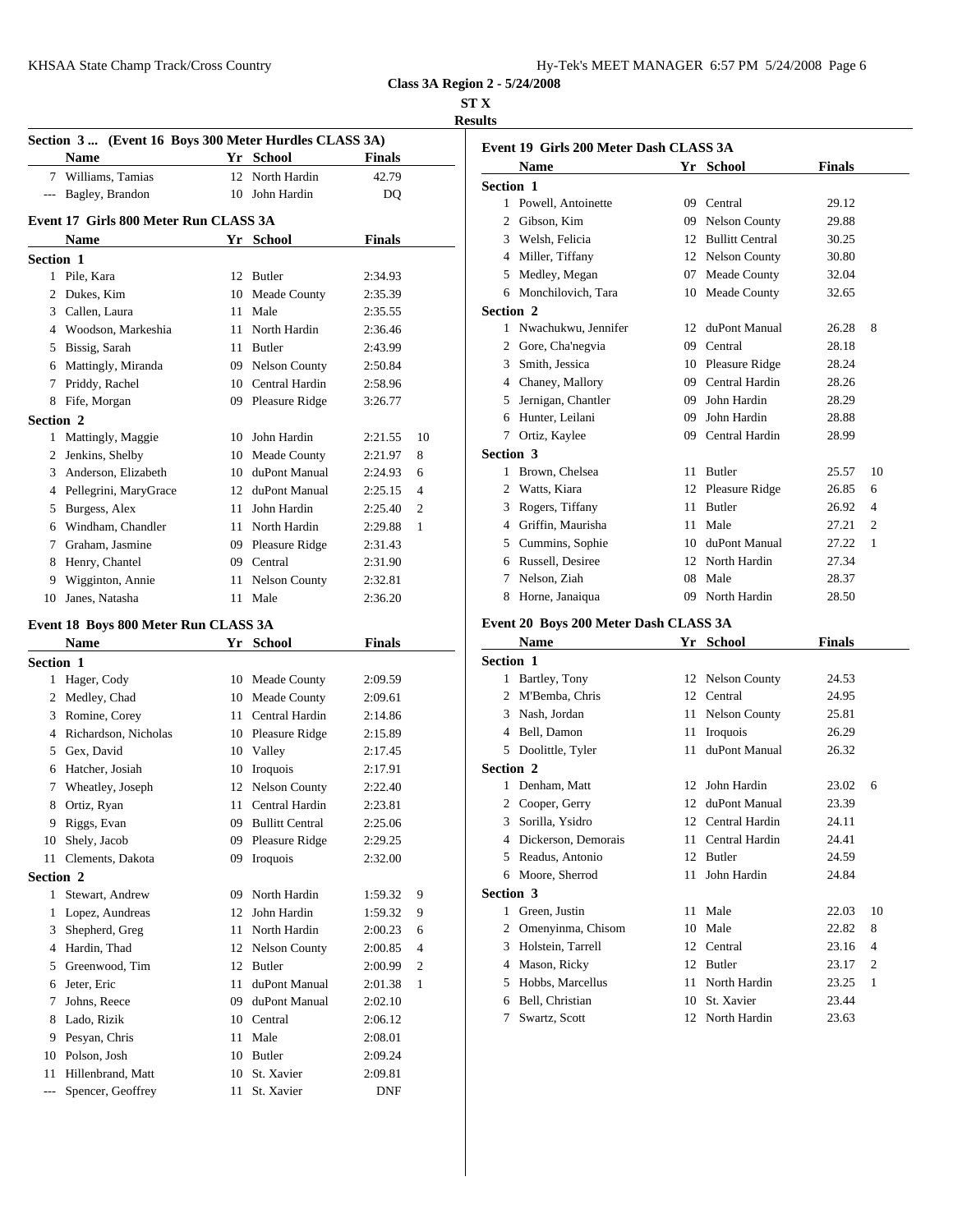# **ST X**

# **Results**

|                  | Event 21 Girls 3200 Meter Run CLASS 3A |    |                   |               |                | $\mathcal{F}$    | <b>Butlet</b>  |
|------------------|----------------------------------------|----|-------------------|---------------|----------------|------------------|----------------|
|                  | <b>Name</b>                            |    | Yr School         | <b>Finals</b> |                |                  | $1)$ Ma        |
| <b>Section 1</b> |                                        |    |                   |               |                |                  | 3) Bis         |
|                  | 1 Pellegrini, MaryGrace                | 12 | duPont Manual     | 11:48.06      | 10             |                  | 5) To<br>7) Mi |
|                  | 2 Level, April                         |    | 08 Meade County   | 12:16.24      | 8              | <b>Section 2</b> |                |
| 3                | Medley, Elise                          | 11 | duPont Manual     | 12:27.54      | 6              |                  | North          |
| 4                | Cho, Miriam                            |    | 12 North Hardin   | 12:40.92      | $\overline{4}$ |                  | 1) Ru          |
| 5                | Warren, Mandy                          |    | 12 Central Hardin | 13:11.61      | $\overline{2}$ |                  | $3)$ Wo        |
| 6                | Bland, Amanda                          |    | 10 Pleasure Ridge | 13:27.22      | 1              |                  | 5) Ma          |
| 7                | Dukes, Stephanie                       | 11 | Meade County      | 13:33.11      |                |                  | $7)$ Ch        |
| 8                | Allen, Chelsie                         | 09 | North Hardin      | 13:58.84      |                | 2                | Centr          |
| 9                | Davis, Kathryn                         | 09 | John Hardin       | 14:07.24      |                |                  | $1)$ Rio       |
| 10               | Mattingly, Miranda                     |    | 09 Nelson County  | 14:44.68      |                |                  | $3)$ He        |
| 11               | Land, Rachel                           |    | 10 Nelson County  | 15:12.83      |                |                  | $5)$ Bro       |
|                  | Event 22 Boys 3200 Meter Run CLASS 3A  |    |                   |               |                | 3                | 7) Go<br>Male  |
|                  | <b>Name</b>                            |    | Yr School         | <b>Finals</b> |                |                  | 1) Fai         |
| <b>Section 1</b> |                                        |    |                   |               |                |                  | 3) Hu          |
|                  | Carnes, Jackson                        |    | 10 St. Xavier     | 9:34.94       | 10             |                  | 5) Gri         |

| $\mathbf{1}$ | Carnes, Jackson     | 10 | St. Xavier         | 9:34.94  | 10             | 5) Gri             |
|--------------|---------------------|----|--------------------|----------|----------------|--------------------|
| 2            | Mann, Thomas        | 10 | St. Xavier         | 9:49.79  | 8              | 7) Jor             |
| 3            | Ball, Derek         |    | 12 duPont Manual   | 9:55.57  | 6              | John 1<br>4        |
| 4            | Hamm, David         | 11 | duPont Manual      | 9:56.36  | 4              | 1) Hu              |
| 5            | Sivado, Jon         | 10 | <b>Butler</b>      | 10:12.51 | $\overline{2}$ | $3)$ Wo            |
| 6            | Clark, Kyle         |    | 10 Butler          | 10:20.19 | 1              | 5) Alo             |
| 7            | Kassel, Jordan      | 11 | Male               | 10:36.45 |                | duPor<br>5         |
| 8            | Hubble, Dalton      | 11 | John Hardin        | 10:48.46 |                | $1)$ Hu            |
| 9            | Deng, Abram         | 11 | Central            | 10:51.77 |                | $3)$ Th            |
| 10           | Estes, Timothy      | 11 | North Hardin       | 10:54.76 |                | 5) Co              |
| 11           | Windham, Bobby      |    | 12 North Hardin    | 11:01.37 |                | 7) An<br>Mead<br>6 |
| 12           | Fackler, Matthew    | 09 | Meade County       | 11:03.32 |                | $1)$ Br            |
| 13           | Wooldridge, Richard | 10 | Male               | 11:21.44 |                | 3) Jen             |
| 14           | Hamlet, Steven      |    | 12 Meade County    | 11:22.76 |                | 5) Sta             |
| 15           | Wheatley, Addison   |    | 09 Nelson County   | 11:35.33 |                | 7) Mc              |
| 16           | Kimijwok, OJ        |    | 12 Central         | 11:37.02 |                |                    |
| 17           | Boone, Nick         |    | 09 Nelson County   | 12:25.49 |                | Event 24 B         |
| 18           | Wolf, Joshua        |    | 12 Bullitt Central | 13:05.53 |                | Tean               |
| 19           | Brown, Trevor       |    | 10 Central Hardin  | 13:38.14 |                | Section 1          |
|              |                     |    |                    |          |                |                    |

# **Event 23 Girls 4x400 Meter Relay CLASS 3A**

| Team                      | Relay                    | <b>Finals</b>             |                |
|---------------------------|--------------------------|---------------------------|----------------|
| Section 1                 |                          |                           |                |
| <b>Nelson County</b><br>1 |                          | 4:42.69                   |                |
| 1) Ison, Gabby 09         | 2) Miller, Tiffany 12    |                           | 2 <sup>1</sup> |
| 3) Crepps, Holly 11       | 4) Wigginton, Annie 11   |                           |                |
| 5) Mattingly, Miranda 09  | 6) Catlett, Nicolette 11 |                           |                |
| 7) Fenwick, Abby 09       | 8) Vittitow, Kirsti 11   |                           |                |
| 2 Central Hardin          |                          | 4:44.62                   |                |
| 1) Crawford, Drew 09      | 2) Warren, Mandy 12      |                           | Section        |
| 3) Ortiz, Kaylee 09       | 4) Priddy, Rachel 10     |                           |                |
| 5) Sowards, Victoria 06   | 6) Chaney, Mallory 09    |                           |                |
| 7) Shook, Bridgette 06    |                          | 8) Sidebottom, Allissa 10 |                |
|                           |                          |                           |                |

|                  | 3 Butler                  | 5:00.21                     |                |
|------------------|---------------------------|-----------------------------|----------------|
|                  | 1) Matherly, Kaylen 10    | 2) Felli, Laila 12          |                |
|                  | 3) Bissig, Sarah 11       | 4) Walker, Ashley 10        |                |
|                  | 5) Tolle, Sarah 10        | 6) Berkley, Karma 12        |                |
|                  | 7) Miles, Jade 12         | 8) Webb, Felicia 12         |                |
| <b>Section 2</b> |                           |                             |                |
|                  | 1 North Hardin            | 4:03.74                     | 10             |
|                  | 1) Russell, Desiree 12    | 2) Dixon, Linda 12          |                |
|                  | 3) Woodson, Markeshia 11  | 4) Windham, Chandler 11     |                |
|                  | 5) Mason, Latezia 08      | 6) Woodson, Brianna 09      |                |
|                  | 7) Chapman, Anastasia 11  | 8) Lawson, Queen 10         |                |
|                  | 2 Central                 | 4:04.55                     | 8              |
|                  | 1) Richmond, Sasha 11     | 2) Rivers, Deshaela 10      |                |
|                  | 3) Henry, Chantel 09      | 4) Zetrenne, Nathelie 11    |                |
|                  | 5) Brown, Morgan 11       | 6) Wickliffe, Jayne 11      |                |
|                  | 7) Gore, Cha'negvia 09    | 8) Bland, Walisha 10        |                |
|                  | 3 Male                    | 4:07.48                     | 6              |
|                  | 1) Fant, Starsha 11       | 2) Tedford, Diamond 09      |                |
|                  | 3) Hutcherson, Porshia 12 | 4) Griggs, Gillian 11       |                |
|                  | 5) Griffin, Maurisha 11   | 6) Bishop, Nayia 10         |                |
|                  | 7) Jones, Ashley 11       | 8) Janes, Natasha 11        |                |
| 4                | John Hardin               | 4:16.06                     | 4              |
|                  | 1) Hunter, Leilani 09     | 2) Burgess, Alex 11         |                |
|                  | 3) Worthy, Kristia 12     | 4) Mattingly, Maggie 10     |                |
|                  | 5) Alcock, Hanna 09       | 6) Davis, Kathryn 09        |                |
|                  | 5 duPont Manual           | 4:19.02                     | $\overline{2}$ |
|                  | 1) Hurley, Brooke 12      | 2) Pellegrini, MaryGrace 12 |                |
|                  | 3) Thomas, Caroline 09    | 4) Nwachukwu, Jennifer 12   |                |
|                  | 5) Coleman, Toni 11       | 6) Hill, Kayla 09           |                |
|                  | 7) Anderson, Elizabeth 10 | 8) Cummins, Sophie 10       |                |
|                  | 6 Meade County            | 4:23.92                     | 1              |
|                  | 1) Brown, Tiffany 09      | 2) Medley, Megan 07         |                |
|                  | 3) Jenkins, Shelby 10     | 4) Reardon, Jaci 12         |                |
|                  | 5) Stanfield, Marley 08   | 6) Dukes, Kim 10            |                |
|                  | 7) Morgan, Jessie 10      |                             |                |
|                  |                           |                             |                |

# **Event 24 Boys 4x400 Meter Relay CLASS 3A**

|                  | <b>Team</b>             | Relay                    | <b>Finals</b> |  |
|------------------|-------------------------|--------------------------|---------------|--|
| <b>Section 1</b> |                         |                          |               |  |
|                  | Meade County            |                          | 3:44.49       |  |
|                  | 1) Hager, Cody 10       | 2) Medley, Chad 10       |               |  |
|                  | 3) Buttram, Gabe 10     | 4) Fackler, Kyle 10      |               |  |
|                  | 5) Blair, Tyler 09      | 6) Bowen, Zach 09        |               |  |
|                  | 7) Brown, Marshall 12   | 8) Hammock, Christian 07 |               |  |
|                  | 2 Nelson County         |                          | 4:11.07       |  |
|                  | 1) Hopper, Aaron 12     | 2) Wheatley, Joseph 12   |               |  |
|                  | 3) Nash, Jordan 11      | 4) Hardin, Thad 12       |               |  |
|                  | 5) Alexander, Chris 11  | 6) Moll, Derek 11        |               |  |
|                  | 7) Mays, Sam 09         | 8) Simpson, Jesse 12     |               |  |
| <b>Section 2</b> |                         |                          |               |  |
| 1.               | Male                    |                          | 10<br>3:23.00 |  |
|                  | 1) Booker, Tony 11      | 2) Green, Justin 11      |               |  |
|                  | 3) Omenyinma, Chisom 10 | 4) Graham, Robbie 10     |               |  |
|                  | 5) Brown, Stewart 10    | 6) Mize, Steve 11        |               |  |
|                  | 7) Dodson, Lewis 12     | 8) Story, Kieran 10      |               |  |